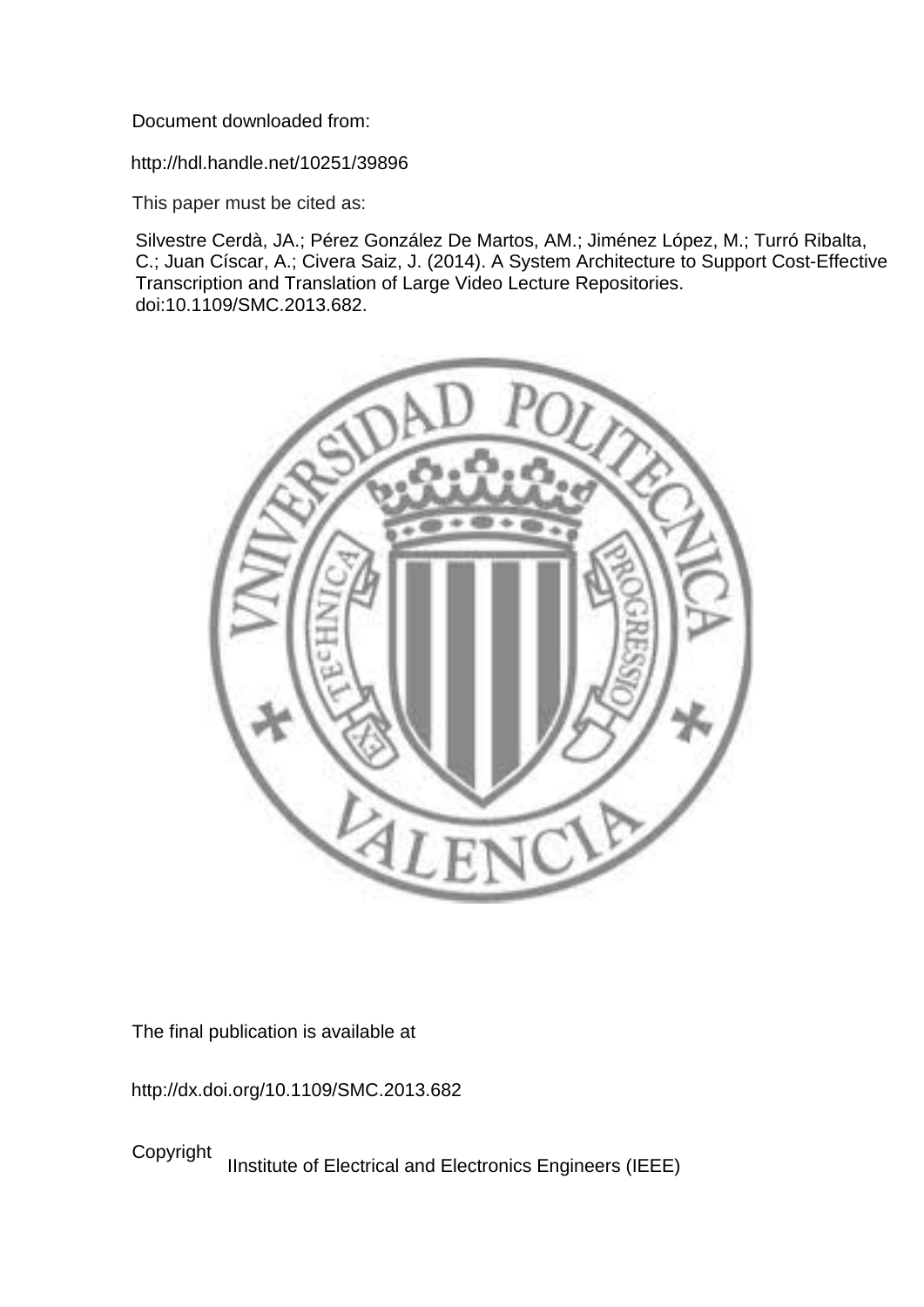# A System Architecture to Support Cost-Effective Transcription and Translation of Large Video Lecture Repositories

Joan Albert Silvestre-Cerdà, Alejandro Pérez, Manuel Jiménez, Carlos Turró, Alfons Juan and Jorge Civera. DSIC/ITI/ASIC, Universitat Politècnica de València, València, Spain {jsilvestre, aperez, ajuan, jcivera}@dsic.upv.es, jimenez@asic.upv.es, turro@cc.upv.es

*Abstract***—Online video lecture repositories are rapidly growing and becoming established as fundamental knowledge assets. However, most lectures are neither transcribed nor translated because of the lack of cost-effective solutions that can give accurate enough results. In this paper, we describe a system architecture that supports the cost-effective transcription and translation of large video lecture repositories. This architecture has been adopted in the EU project transLectures and is now being tested on a repository of more than 9000 video lectures** at the Universitat Politècnica de València. Following a brief **description of this repository and of the transLectures project, we describe the proposed system architecture in detail. We also report empirical results on the quality of the transcriptions and translations currently being maintained and steadily improved.**

*Index Terms***—Language Technologies, Machine Translation, Automatic Speech Recognition, Massive Adaptation, Intelligent Interaction, Education, Video Lectures, Multilingualism, Accessibility, Opencast Matterhorn**

#### I. INTRODUCTION

Online multimedia repositories are rapidly growing and becoming established as fundamental knowledge assets. This is particularly true in the area of education, where large repositories of video lectures are being built on the back of on increasingly available and standardised infrastructure [1], [2]. However, most of these lectures are neither transcribed nor translated due to a lack of cost-effective solutions to do so in a way that gives accurate enough results. Solutions of this kind are clearly necessary in order to make these lectures accessible to speakers of different languages and to people with hearing disabilities [3]. They would also facilitate lecture searchability and analysis functions, such as classification, summarisation [4] and plagiarism detection.

In this paper, we describe a system architecture that can support the cost-effective transcription and translation of large video lecture repositories. This architecture has been adopted in the EU project transLectures, whose main aim is to achieve just this through the use of advanced automatic speech recognition (ASR) and machine translation (MT) technologies. The starting hypothesis in transLectures is that the gap that must be bridged by these technologies in order to achieve acceptable results for the kind of audiovisual collections being considered is relatively small. In transLectures, two key lines of research are being pursued: *massive adaptation* and *intelligent (user) interaction* [5].

Massive adaptation refers to process of exploiting the wealth of knowledge available about these video lecture repositories (lecture-specific knowledge, such as speaker, topic and slides) to create a specialised, "in-domain" transcription and translation system. A system adapted using this knowledge is therefore likely to produce a far better ASR and MT output than a general-purpose system.

Intelligent interaction is the process of human-computer interaction whereby we can exploit feedback from the user or "prosumer" community of a given video lecture repository. For instance, we can more or less count on a university lecturer being willing to devote a few minutes of his time to correcting any errors in the automatic transcript generated for a lecture he has recently recorded. This is the kind of interaction we are exploring with poliMedia. The intelligent part comes in when deciding exactly which segments of the transcript the lecturer should be asked to interact with. For example, the system should not simply present the first minute of a lecture for review, since this section may well be perfectly transcribed and need no manual corrections. This would be a waste of user effort. Instead, an intelligent system should first identify which section(s) of the lecture contain the most errors; that is, which section(s), based on its automatic confidence measures, are most likely to contain errors, and then present these sections only to the the user for correction. The system can then use these corrections to re-train the underlying models and thereby avoid the same errors occurring in future transcriptions or translations.

The above ideas are being tested on two case studies: VideoLectures.NET [1] and poliMedia [6]. VideoLectures.NET is an online video repository with more then 14,000 talks (10,000 hours) given by top researchers in various academic settings. poliMedia is a collection of over 9,000 videos (2,000 hours) recorded by course lecturers under controlled conditions at the Universitat Politècnica de València, Valencia (Spain). Both repositories are active players in the diffusion of the opensource Matterhorn platform [7] currently being adopted by many education institutions and organisations within the Opencast community. Indeed, a third key premise of transLectures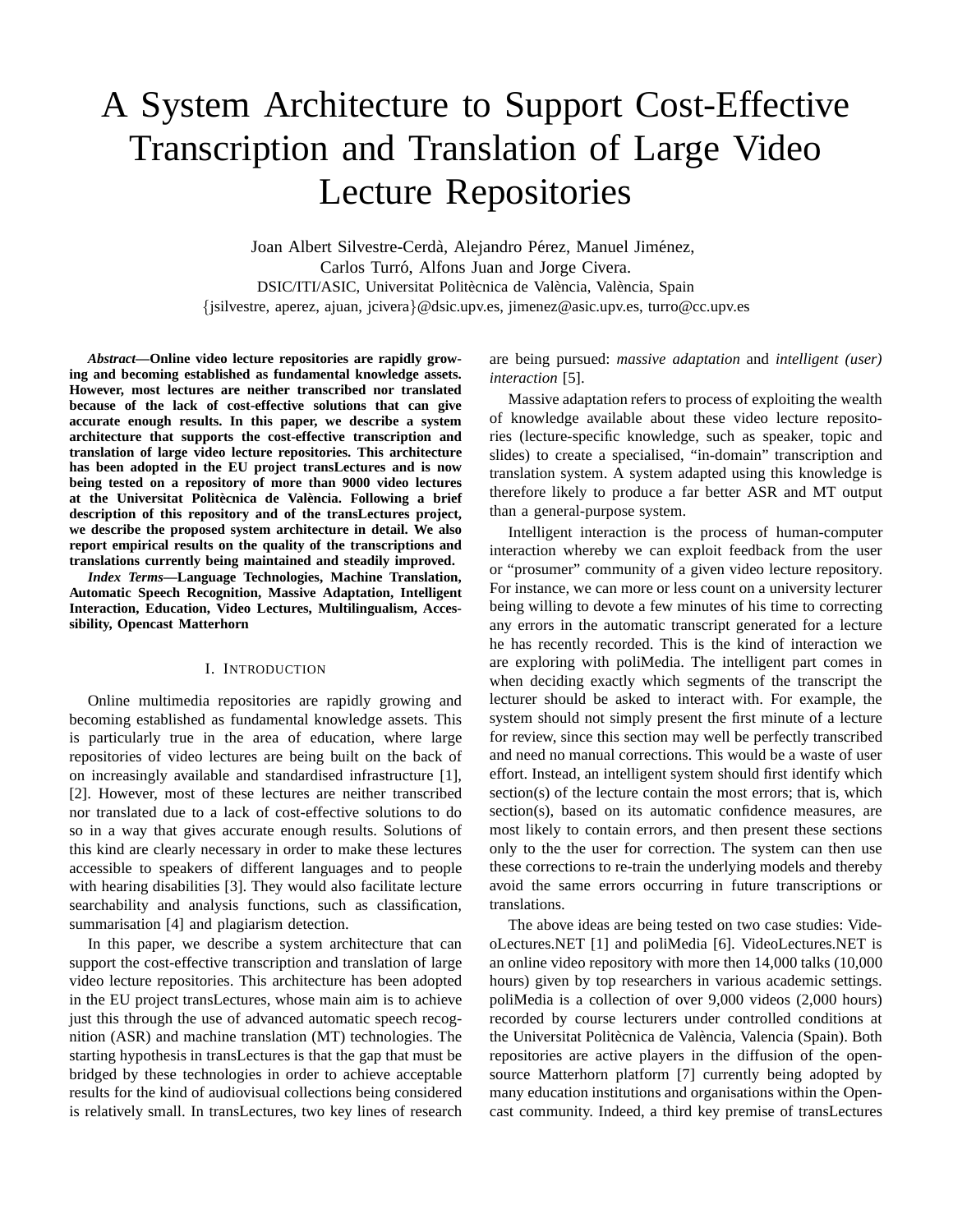is to use (and develop) a system architecture that works with Matterhorn, to allow the rapid adoption and real-life testing of transLectures technologies.

In this paper, we aim to describe the transLectures system architecture and present the first results achieved in the context of poliMedia. First, we give an overview of related work, in Sec. II. Then, following a brief description of poliMedia (Sec. III) and transLectures (Sec. IV), we describe the proposed architecture in detail (Sec. V). In Sec. VI, we report empirical results on the quality of the transcriptions and translations currently being maintained and steadily improved. Finally, we draw some key conclusions in Sec. VII.

## II. RELATED WORK

The sheer volume of data that has to be processed in large multimedia repositories means that automatic data processing is a truly challenging task [8]. This is particularly true in the areas of automatic speech recognition (ASR) and statistical machine translation (SMT) given the computational complexity of both tasks.

The integration of ASR technologies into multimedia repositories is a well-known problem which has been previously and successfully explored, especially in the case of news broadcasting [9], [10] and TV content in general [11], although most of these systems are mainly designed to provide subtitles in real-time. Other ASR applications can be found in the subtitling of Parliament sessions [12] where, in some cases, manual transcripts are synchronized with the input audio signal in order to generate the corresponding subtitles [13]; also in video indexing [14].

The integration of SMT systems, meanwhile, has not been explored in any great depth. There is one exception to this [15], where manual transcripts are assumed to be available before the translation process starts.

No previous works have explored the integration of both ASR and SMT technologies into large media repositories, nor the deployment of a platform through which users can amend errors in recognition and/or translation with little effort.

#### III. POLIMEDIA

poliMedia is a recent, innovative service for the creation and distribution of multimedia educational content at the UPV. It is designed primarily to allow UPV professors to record their courses in videos lasting around 10 minutes and accompanied by time-aligned slides. It serves more than 36,000 students and 2800 university lecturers and researchers. poliMedia began in 2007 and has already been exported to several universities in Spain and South America. Table I shows basic statistics of the poliMedia repository.

TABLE I BASIC STATISTICS OF THE POLIMEDIA REPOSITORY.

| Lectures                      | 9222 |
|-------------------------------|------|
| Duration (hours)              | 2102 |
| Avg. Lecture Length (minutes) | 13   |
| <b>Speakers</b>               | 1302 |
| Avg. Lectures per Speaker     |      |

poliMedia recordings are made up of two videos stacked horizontally: one of the slides and another of the speaker, with a resolution of 1280x720 points. See Figure 1 for an example of a poliMedia recording.



Fig. 1. Example of a poliMedia lecture.

The production process for a poliMedia repository has been carefully designed to achieve both a high rate of production and a high quality output, comparable to that of a TV production but at a lower cost. A poliMedia production studio consists of a 4x4 metre room with a white background in which we find a video camera; a capture station; a pocket microphone; lighting; and A/V equipment including a video mixer and an audio noise gate. It is worth noting that the use of lighting in such a small set allows us to get a sharper image much more easily than in a lecture recording hall. The hardware cost of this studio stands at around 15,000 euros.

The recording process is quite simple: lecturers (speakers) are invited to come to the studio with their presentation and slides. They deliver their lecture, while they and their computer screen are recorded in two different streams. The two streams are put side-by-side to generate a raw preview of the poliMedia content, which can be reviewed by the speaker at any time.

If the speaker is satisfied with the end result, a post-process is applied to the raw recordings, which includes cropping, joining (with a little overlap) and h.264 encoding, in order to generate a mp4 file suitable for distribution. This process is fully automatic, meaning that the speaker can review the post-processed video file in just a few minutes. Next, the mp4 file is distributed online via a streaming server.

Please visit http://polimedia.blogs.upv.es/?lang=en for more details and examples<sup>1</sup>.

## IV. TRANSLECTURES

transLectures (acronym of Transcription and Translation of Video Lectures) is an EU (FP7-ICT-2011-7) STREP project in which advanced automatic speech recognition and machine translation techniques are being tested on large video lecture repositories. The project began in November 2011 and will run for three years. The transLectures consortium includes video lecture providers (users), experts in ASR and MT, and professional transcription and translation providers:

• *UPV*: Universitat Politècnica de València, Valencia, Spain.

<sup>1</sup>See http://polimedia.upv.es/visor/?id=39f62a9a-4cf5-bd4e-92f3-cb34e4792a85 for a brief presentation in Spanish, with subtitles available in English.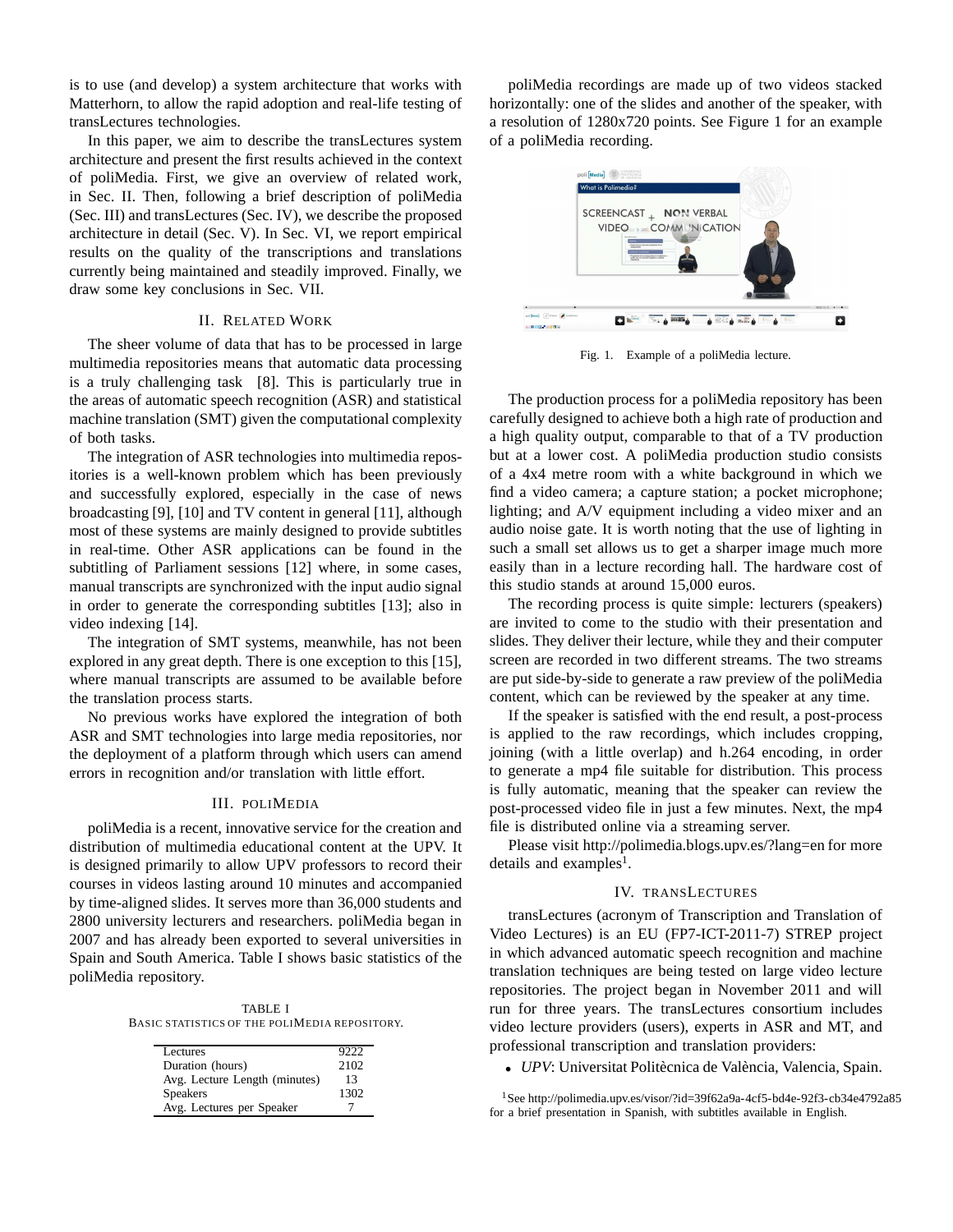- *XEROX*: Xerox S.A.S., Grenoble, France.
- *JSI*: Jozef Stefan Institute, Ljubljana, Slovenia.
- *RWTH*: Rheinisch-Westfaelische Technische Hochschule, Aachen, Germany.
- *EML*: European Media Laboratory GmbH, Heidelberg, Germany.
- *DDS*: Deluxe Digital Studios Ltd, London, UK.

The UPV coodinates the transLectures project, with Alfons Juan-Ciscar as project coordinator. transLectures is grounded on the three following scientific and technological objectives:

1) *Improvement of transcription and translation quality by massive adaptation.*

ASR has not yet revealed its full potential in the generation of acceptable transcriptions for large-scale collections of audiovisual objects. However, that potential is there and relatively little further research into ASR technology is required; rather we must learn to better exploit the wealth of knowledge we have at hand. More precisely, it is our aim to demonstrate that acceptable transcriptions can be obtained through the massive adaptation of general-purpose models from lecture-specific knowledge such as speaker, topic and, more importantly, time-aligned slides.

2) *Improvement of transcription and translation quality by intelligent interaction.*

Massive adaptation can deliver substantial contributions to the improvement of overall quality, but it is our belief that sufficiently accurate results are unlikely to be obtained through fully-automated approaches alone. Instead, in order to reach the desired levels of accuracy, we must consider user interaction. Current user models for the transcription and translation of audiovisual objects are batch-oriented. Under this model, an initial transcription/translation is first computed by the system offline and then sent to the user to be postedited manually without system participation. In our view, these models only yield satisfying results when highly collaborative users are working on near-perfect system output. Otherwise, a more intelligent interaction model is required that saves on user supervision and allows the system to learn from user supervision actions. In transLectures, our aim is to develop innovative, truly interactive models in which the system learns from, and reacts to, each user supervision action immediately.

3) *Integration into Matterhorn to enable real-life evaluation.*

In contrast to many past research efforts in which system prototypes are evaluated in the lab alone and are largely inapplicable to real-life settings, we will be developing tools and models for use with Matterhorn. We will therefore be able to evaluate their usefulness using reallife data in a real-life context.

We are convinced that, upon successful achievement of our objectives, our innovative solutions will be rapidly deployed across many educational repositories in Europe and worldwide, enabling them to overcome language barriers and reach wider audiences while supporting linguistic diversity.

At transLectures, we are testing our ideas on VideoLectures.NET and on poliMedia, which is also part of the Matterhorn Community. For automatic transcription, we are considering English and Slovenian in VideoLectures.NET (which account for more than 90% of all video lectures), and Spanish in poliMedia. Meanwhile, automatic translation is carried out from {Spanish, Slovenian} into English, and English into {French, German, Slovenian, Spanish}.

## V. SYSTEM ARCHITECTURE

This section describes the architecture of the transLectures system deployed in the poliMedia repository. Figure 2 shows a global overview of the components and processes involved in the transLectures system.



Fig. 2. Overview of the transLectures system in the poliMedia repository.

First of all, we have identified two use cases to cover the different ways in which the user is able to interact with the system. Specifically, the user may want simply to view a video lecture and its corresponding captions, which would be the first use case, or he might choose to also edit/supervise the automatic captions, which would be the second.

In the first use case, the user browses the poliMedia catalogue and selects the lecture he wants to watch. The user then is redirected to the poliMedia player (Figure 1), where he can watch the requested lecture. This player allows the user to select captions for the video in different languages, where available. The list of languages available is obtained by sending a request to an external service: the transLectures web service (see Section V-A). This web service checks to see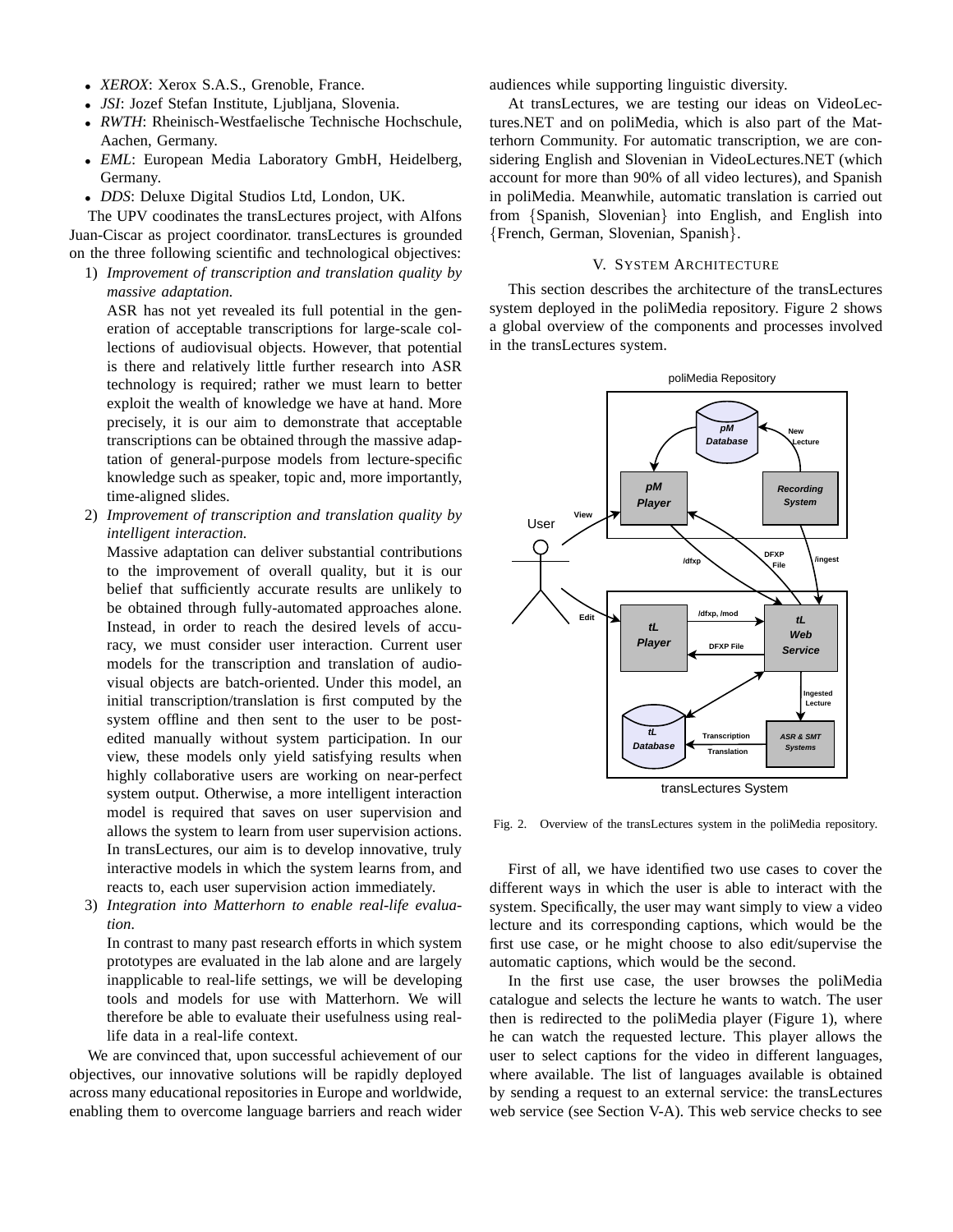if there are captions available for a given lecture and, if so, in which languages. Once the user has selected a language, the player sends a request to the web service asking for the corresponding caption file. The caption file is then sent in DFXP format [16] and immediately displayed on the player. All captions, along with the corresponding metadata, are stored in the transLectures database (see Section V-C).

In the second use case, the user, while watching a lecture with the corresponding captions as described in the first use case, notices that the captions displayed contain transcription errors and decides to correct them. The poliMedia player includes an *Edit* button which, once pressed, redirects the user to the transLectures player. This player has caption editing capabilities, among other features (see Section V-B). Corrections made by the user are sent back to the web service, appending them into the original DFXP file. The DFXP format is extended in this use case in order to be able to track the history of modifications made by users and the automatic systems, allowing the player to show the best captions available for every segment. In other words, a DFXP file can be understood as a mini repository of caption modifications. Lastly, the corrections made by the user are committed to the transLectures database and immediately propagated to the ASR and statistical MT (SMT) systems (see Section V-D), in order to improve the underlying models on the basis of this user feedback.

The transLectures system needs to be permanently synchronised with the poliMedia repository in order to provide transcriptions and translations for any newly recorded videos. For this purpose, the transLectures web service provides a lecture upload service, known as *ingest*, which is used by the poliMedia recording system. Then, once a new lecture has been uploaded to the transLectures web service via the ingest interface, the transcription of this lecture, and its subsequent translation into different languages, is carried out by the ASR and SMT systems.

It is worth noting the distributed nature of the transLectures system architecture (i.e. that each component could be deployed on a different machine), although in this case study all components are hosted by a single machine mounting an Intel Core i7-3820 CPU @ 3.60GHz with 64GB of RAM.

In the following sections, we give more detailed descriptions of the key components of the transLectures system.

### *A. transLectures web service*

The transLectures web service is the interface for exchanging information and data between the poliMedia repository and the transLectures system. It also enables the subtitle visualisation and editing capabilities of the transLectures player. This web service is implemented as a python Web Server Gateway Interface (WSGI), and defines a set of HTTP interfaces related to caption delivery and media upload:

• *ingest*: POST request which allows the client to upload audio/video files and other related material, such as slides and textual resources, which could be useful for adapting the ASR system. This POST request also allows additional metadata to be submitted, such as the language of the recording and speaker ID. This metadata can be used to enhance the accuracy of the ASR system by applying speaker adaptation techniques. The automatic translation is then generated from the automatic transcription, and both are stored in DFXP format.

- *status*: GET request to check the status of a video lecture uploaded through the ingest interface.
- *langs*: GET request that provides the client with a list of the captions and languages available for a given lecture.
- *dfxp*: GET request that returns the captions in DFXP format for a specific lecture and language.
- *mod*: POST request that sends and commits changes made by a user when supervising a transcription or translation. These changes are also sent to the ASR and SMT systems in order to take advantage of user corrections and update the underlying models.

All these interfaces operate with the transLectures database, which stores all information needed by the transLectures web service.

#### *B. transLectures Player*

A PHP/HTML5 video player and caption editor has been carefully designed to expedite the error supervision task and obtain cost-effective captions of an acceptable quality in exchange for a minimum amount of user effort.



Fig. 3. transLectures Player showing the default side-by-side editing layout. The video playback is shown on the left-hand side of the screen, whilst the transcription editor appears on the right-hand side. In the figure above, the player is displaying the intelligent interaction mode in which the system asks the user to amend only those words considered most likely to be incorrect by the system (highlighted in red).

Three alternative editing layouts are available for users to choose from according to their personal preferences. Figure 3 shows the default side-by-side editing interface with the video playback on the left and transcription editor on the right. Currently, the transLectures player offers two interaction modes: batch interaction, in which the user can freely supervise any segment of the video; and intelligent interaction, in which the player asks the user to correct only those words considered most likely to be incorrect by the system. Additionally, a complete set of key shortcuts has been implemented to enhance expert user capabilities. Other helpful features are being continuously added to the editor in response to the user feedback currently being gathered.

Captions are retrieved from the transLectures web service through the *dfxp* interface. Once retrieved, users are able to correct transcription/translation errors and savee modifications back to the web service through its *mod* interface.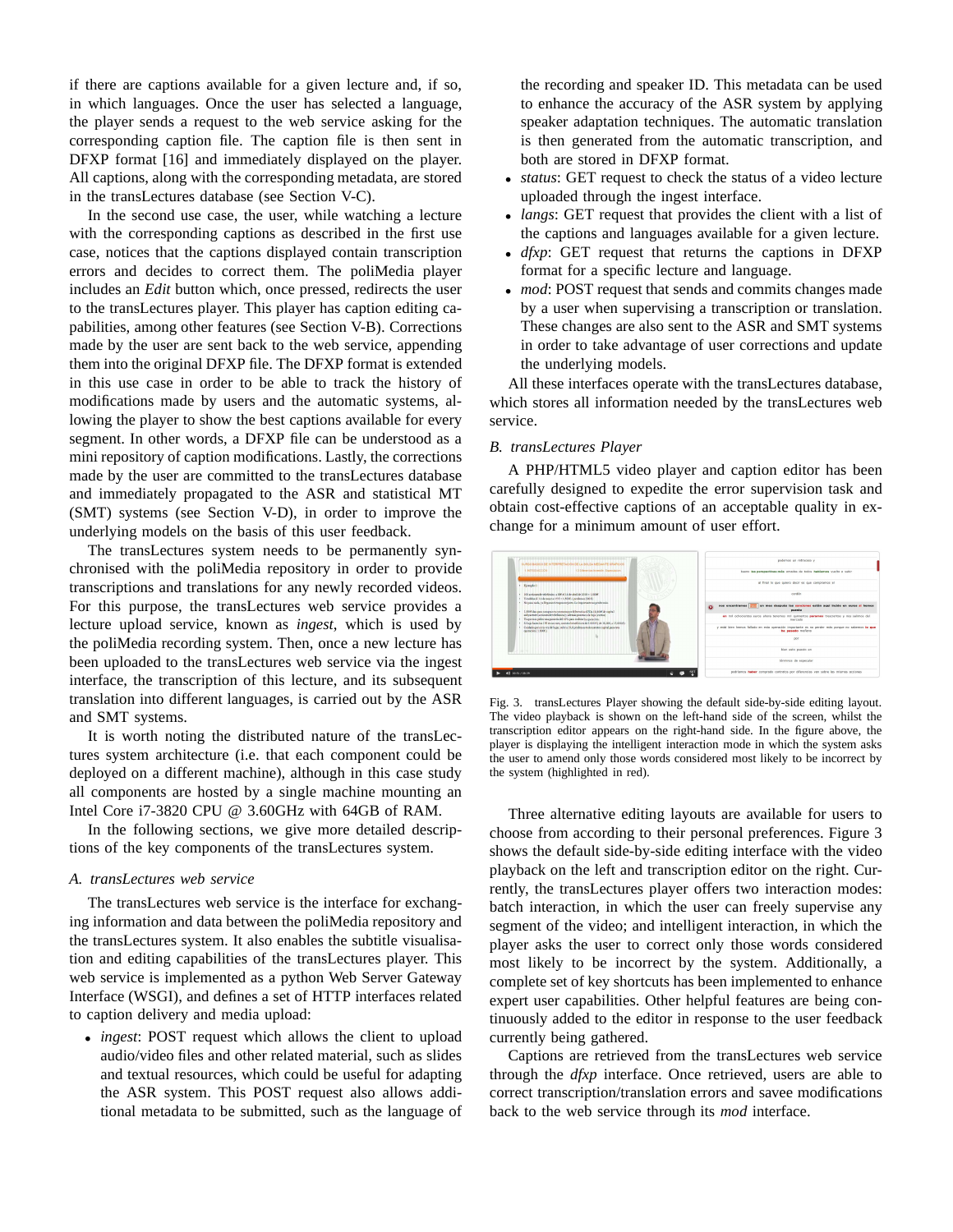## *C. transLectures database*

The transLectures database is at the core of the transLectures system. It is a PostgreSQL relational database which stores all the data required by the transLectures web service, and the ASR and SMT systems. Specifically, the transLectures database stores the following entities:

- Lectures: All the information related to a specific lecture is stored in the database, such as language, duration, title, keywords and category. In addition, an external ID, recognised by the poliMedia database, is stored and used in all transactions performed between the poliMedia player and the transLectures web service for lecture identification purposes.
- Speakers: The information about the speaker of a given lecture can be exploited by the ASR system, adapting the underlying models to the speech peculiarities of a specific speaker. The result is a better transcription and, consequently, a better translation.
- Captions: All captions generated by the ASR and SMT systems are kept in the database and retrieved by the transLectures web service.
- Uploads: Every time a web service ingest operation is requested by the poliMedia recording system, a new entry is stored in the database. Once the computation of the automatic transcription and translation of the lecture is performed, a new entry is added to the lectures, speakers and captions entities.

#### *D. ASR & SMT Systems*

ASR and SMT systems are key components of the transLectures system. These systems generate the automatic transcriptions and translations of every lecture available in the poliMedia repository.

Our ASR system is made up of the transLectures-UPV open source toolkit, TLK [17], which consists of a set of tools that allow acoustic model training and the recognition of audio signals such as video lectures. It provides features similar to those of other Besides, the SRILM toolkit [18] is used to deploy  $n$ -gram language models. The two main components of an ASR system are acoustic models and language models. Our ASR system is designed to exploit all available information regarding the poliMedia repository, in order to enhance transcription quality. Information about the speaker is used to inform acoustic model adaptation techniques, while text extracted from slides and other related textual resources are used to adapt language models to the specific topic of the lecture.

Meanwhile, our SMT system is based on the well-known open source Moses toolkit [19]. The translations of a given lecture into different languages are generated from its automatic transcription. This means that translation accuracy is highly correlated with transcription quality; that is, the better the transcription, the better the translation.

Transcriptions and translations are automatically regenerated following major upgrades to the ASR or SMT system, meaning that the repository's overall transcription and translation quality is constantly improving. These upgrades might be the result of better acoustic, translation or language models, or of new ASR and SMT techniques.

Further details about the training of ASR and SMT systems and their performance are described in Section VI.

## VI. SYSTEM EVALUATION

The transLectures system deployed in the poliMedia repository is being evaluated from two different viewpoints. Firstly, transcription and translation quality are constantly assessed to gauge the progress of the underlying ASR and SMT systems. Secondly, user satisfaction and productivity are analysed through internal and external evaluations.

The quality of the ASR and MT systems is monitored using automatic measures such as *Word Error Rate* (WER) for transcription, and *Bilingual Evaluation Understudy* (BLEU) [20] and *Translation Error Rate* (TER) [21] for translation. Automatic measures allow the easy evaluation of system performance during development, without the expensive intervention of transcription or translation experts.

To this end, 114 hours of Spanish poliMedia video lectures were manually transcribed and approximately 15 hours were translated into English. This manually transcribed and translated data was partitioned into training, development and test sets that were allocated to training, tuning and evaluating our ASR and MT systems. Statistics on these three sets are shown in Table II.

TABLE II STATISTICS ON THE TRAINING, DEVELOPMENT AND TEST SETS ALLOCATED TO AUTOMATIC EVALUATIONS IN POLIMEDIA.

|                 | Training         | Development      | <b>Test</b>      |
|-----------------|------------------|------------------|------------------|
| Videos          | 655              | 26               | 23               |
| <b>Speakers</b> | 73               | 5                | 5                |
| Hours           | 107 <sub>h</sub> | 3.8 <sub>h</sub> | 3.4 <sub>h</sub> |
| Sentences       | 39.2K            | 1.3K             | 1.1K             |
| Words           | 936K             | 35K              | 31K              |
| Vocabulary      | 26.9K            | 4.7K             | 4.3K             |

Table III reports the evolution of transcription quality as additional resources and adaptation techniques are incorporated into the baseline Spanish ASR system. As mentioned above, transcription quality is expressed in terms of WER, which can be loosely understood as the percentage of words that need to be amended in some way in order to obtain a correct transcription.

TABLE III EVOLUTION OF TRANSCRIPTION QUALITY FOR THE SPANISH ASR SYSTEM IN POLIMEDIA.

|                     | WER  |
|---------------------|------|
| <b>Baseline</b>     | 36.0 |
| +External resources | 30.3 |
| $+$ CMLLR           | 24.6 |
| $+$ LMslides        | 22.6 |

The baseline system scores 36.0 WER points. This is significantly improved down to 30.3 WER points when more